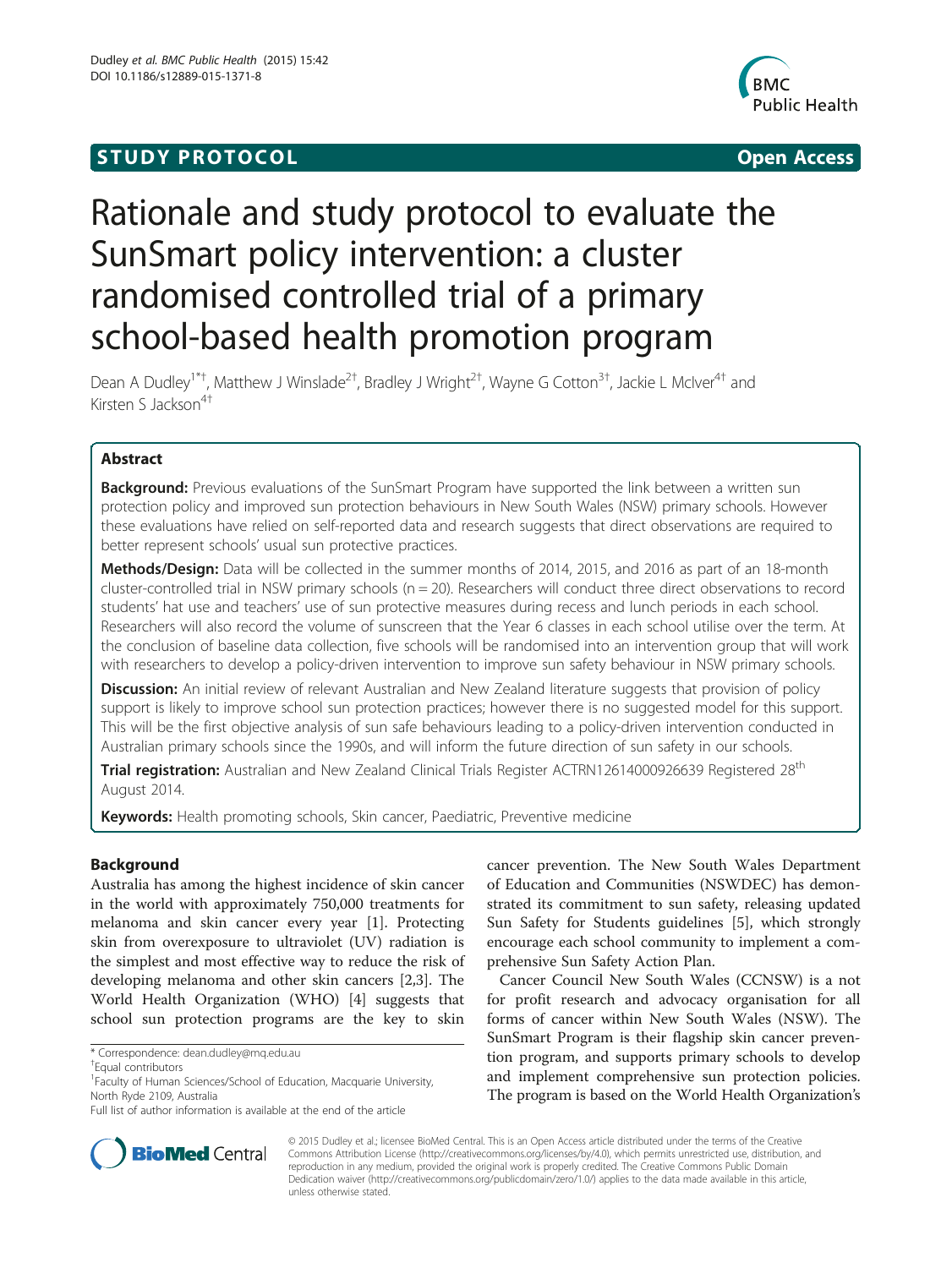Sun Protection and Health Promoting Schools principles [[6\]](#page-5-0) It applies these principles by; a) negotiating a schoolendorsed sun protection policy with schools and the systems that govern them, b) providing sun protection education resources, c) advocating for a healthy and sun-safe school environment that include the scheduling of outdoor activities, providing shaded play and recreation areas, encouraging sun protective clothing, providing and encouraging the wearing of sunscreen and encouraging the role modelling of sun-safe behaviours by teachers and other significant adults at schools, and d) encouraging community and family involvement in sun protection behaviour and awareness.

Previous national and state surveys of school sun protection policies and practices demonstrate that being a member of the SunSmart Program improves sun protection practices in primary schools [\[7,8](#page-5-0)]. The national survey of Sun Protection Policy and Practice in Primary Schools demonstrated an association between a written sun protection policy and more effective sun protection practices [[8](#page-5-0)]. However survey results also demonstrate there are opportunities to embed sun protection practices more broadly in primary schools; in particular students' use of sun-safe hats and sunscreen, and teacher role modelling of positive sun protection practices [[8\]](#page-5-0).

A review of relevant Australian and New Zealand literature suggests that provision of policy support is likely to improve school sun protection practices [\[9,10](#page-5-0)]. Change agents (project champions like teachers) are suggested as one potential approach for improved policy implementation [\[11,12](#page-5-0)]. Furthermore, any policy intervention must consider the nuance and idiosyncrasies of the school and the communities they serve. Given the complexity of the school setting, intervention strategies will need to be innovative and consider issues of design and measurement in dealing with school-based samples.

In 2014 more than three-quarters of NSW primary schools are signatories to the SunSmart Program [\[13](#page-5-0)]. Previous evaluations of school sun protection policies have stated the data supporting the link between sunprotection policies and observations of sun protective behaviour at primary schools are lacking [[14\]](#page-5-0). This evaluation by Turner and colleagues also called for research involving independent assessment of policies and direct unannounced observations of behaviour to better represent usual sun protective practices (rather than self-reported data). This study seeks to build on the body of knowledge regarding sun protection behaviours in primary schools. The study will use a novel application of an existing objective observational tool to collect data on key sun-safe practices in schools that are members of the SunSmart Program, and develop and evaluate practical strategies to support schools in improving their sun protection policy.

# Methods/Design Study design

The SunSmart Evaluation and Policy Intervention study is an 18-month primary school-based intervention and will be evaluated using a cluster randomised controlled trial. Ethics approval has been sought and obtained from an Australian University Human Ethics Committee (HREC 2014/062) and the New South Wales Department of Education and Communities (SERAP: 2014148). The SunSmart Evaluation and Policy Intervention study is registered with the Australian and New Zealand Clinical Trials Registry (ACTRN12614000926639). The study protocol was also reviewed internally by the research committees of the funding agencies.

Following the initial recruitment processes, researchers will conduct baseline assessments at participating schools. The design, conduct and reporting of this study will adhere to the Consolidation Standards of Reporting Trials (CONSORT) guidelines for a cluster randomised controlled trial [[15](#page-5-0)]. Principals, teachers and parents will provide written informed consent.

#### Sample size calculation

Power calculations were conducted to determine the sample size and number of observations required to detect changes in the outcome of students wearing sun protective headwear in a cluster design. Calculations assumed baseline-posttest expected effect size gains of  $d = 0.4$ /  $r = 0.19$  and were based on 80% power, with alpha levels set at  $p < 0.05$ . Using the standard deviation (SD) of change of  $SD = .5$ , it was calculated that the study required 50 observations within the intervention and control groups would provide adequate power to detect a between group difference of  $d = 0.4$  across the school day.

## Recruitment and study participants

To be eligible to participate in the study, schools must be government primary schools and be a current signatory to the SunSmart Program in the Greater Western Sydney Region, NSW, Australia (Approx 33.75 deg S, 150.70 deg E).

All eligible schools  $(n = 167)$  will be sent an initial email with an invitation to participate in the study. CCNSW and NSWDEC will also identify a short-list of schools that may be receptive to participating in the study  $(n = 40)$ . Schools that respond to the initial email and the short-listed schools will be pooled and receive a follow up call in random order from the project researchers to ascertain whether they would like to participate in the study. The first twenty schools that demonstrate interest will then be recruited into the study.

Randomisation into intervention and control group will occur after baseline assessments. A simple computer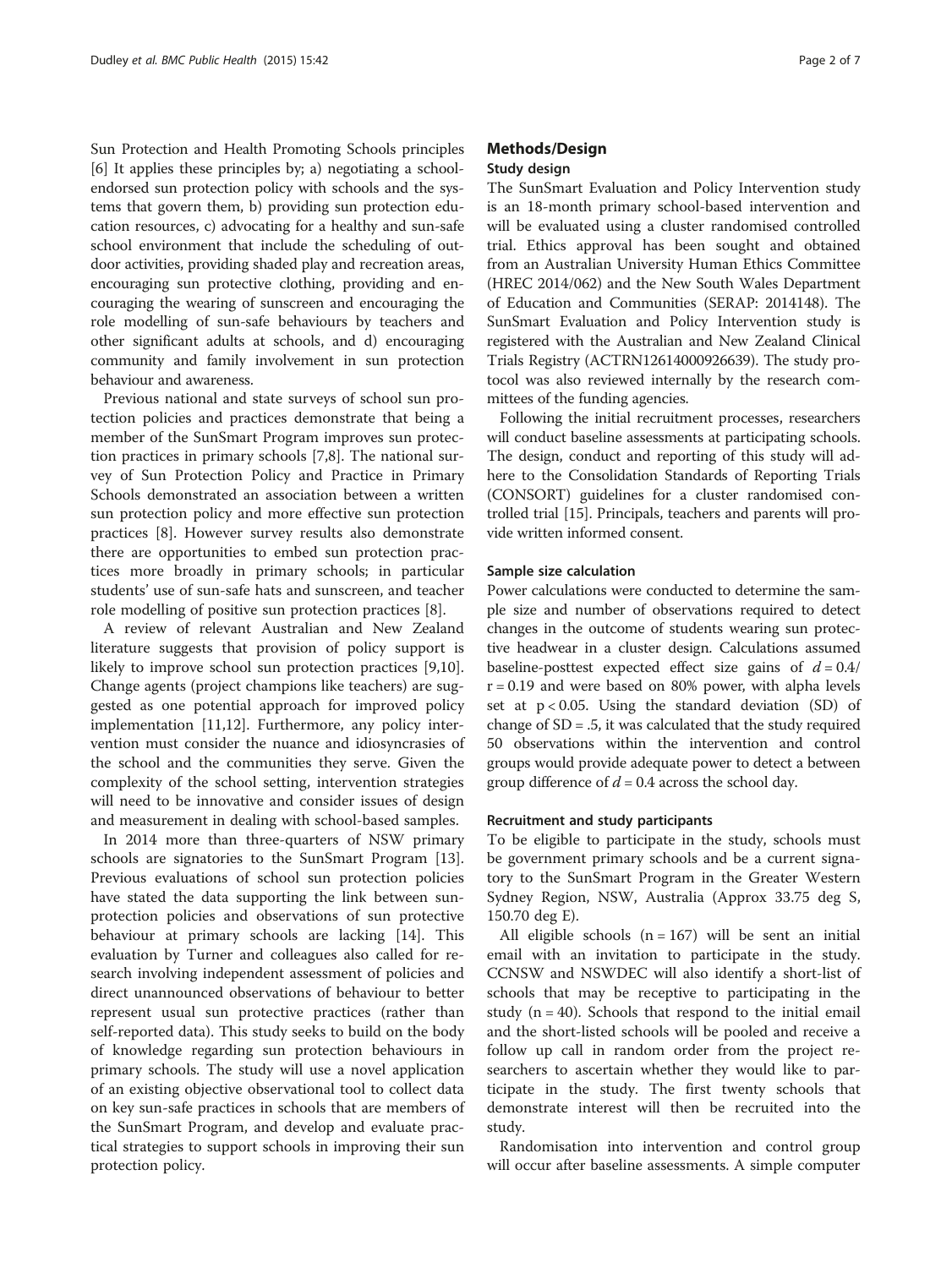algorithm will be used to randomly allocate schools to either control  $(n = 15)$  or the treatment  $(n = 5)$  conditions by an independent researcher not involved in the study. This method will ensure all schools have the same likelihood of allocation into one of the two study arms. Trained research assistants and project researchers will conduct all assessments and perform focus groups and interviews. All researchers will complete training sessions prior to assessment to maintain consistency and where possible, the same assessors will be used at baseline, post-test and follow-up. Figure 1 shows the flow of participants through the study.

#### Intervention design

After randomisation, researchers will conduct focus group discussions with parents, Stage 3 (year 5 and 6) students, and individual interviews with teachers. This qualitative research will aim to investigate the results of the baseline data collection and inform the intervention design with these schools. These focus groups and interviews will unpack the positive and negative aspects of the school's utilisation of sun-safe hats, sunscreen and staff role modelling of sun-safe behaviours.



Interviews and focus groups will also investigate schools' understanding of being 'SunSmart' and other aspects of the existing school sun protection policy; including sun-safe school uniforms, the provision of shade, scheduling of outdoor activities, sun protection within the school curriculum and finally, inclusion of the local community into school sun-safe practices. This broader context will allow analysis of the relative importance of the three specific study outcomes and other factors that may have influenced the baseline results.

Data from this formative research will be analysed using coding and intra and inter-textual analysis to ascertain common themes across schools [\[16](#page-5-0)]. Formative interview data will be utilised to refine the design and enactment of the intervention.

The intervention development and implementation will be based on Social Cognitive Theory (SCT) [[17](#page-5-0)] which focuses on the interplay between personal, behavioural, and environmental factors. The personal factors identified in SCT (such as the thoughts, emotions and biological dispositions of an individual) will be addressed by the intervention program by influencing the value systems that may reinforce the low emphasis on the school sun protection policy. The nuanced behavioural factors associated with sun protection behaviours, such as the wearing of hats and sunscreen and playing in shaded areas also need to be identified objectively and addressed within the intervention program. Finally, the environmental factors (both social and physical) that often exist beyond the immediate control of individual schools need to be identified and addressed in order to remove potential barriers and to provide opportunities for social support. An example of influencing this factor may include the utilising and modifying of existing school infrastructures that were not used by the school in order to make them more accommodating for the sun-safe practices without any additional financial outlay.

The intervention will also be based on the key principles of the WHO Health Promoting Schools (HPS) Framework [[18](#page-5-0)] that focuses on the connection between formal curriculum, school ethos and the school-homecommunity partnership. By addressing these overlapping and interconnecting components, schools are more likely to provide comprehensive and effective health promotion throughout the entire school community. The formal curriculum of the HPS framework refers to the teaching and learning programs provided by the school, and advocates these be distributed in a variety of subjects and classes rather than just traditional health education classes [[19\]](#page-5-0). A school ethos is derived by the components put in place which construct its values and atmosphere, including organisation, environment, policies and procedures [[19\]](#page-5-0). The partnership between the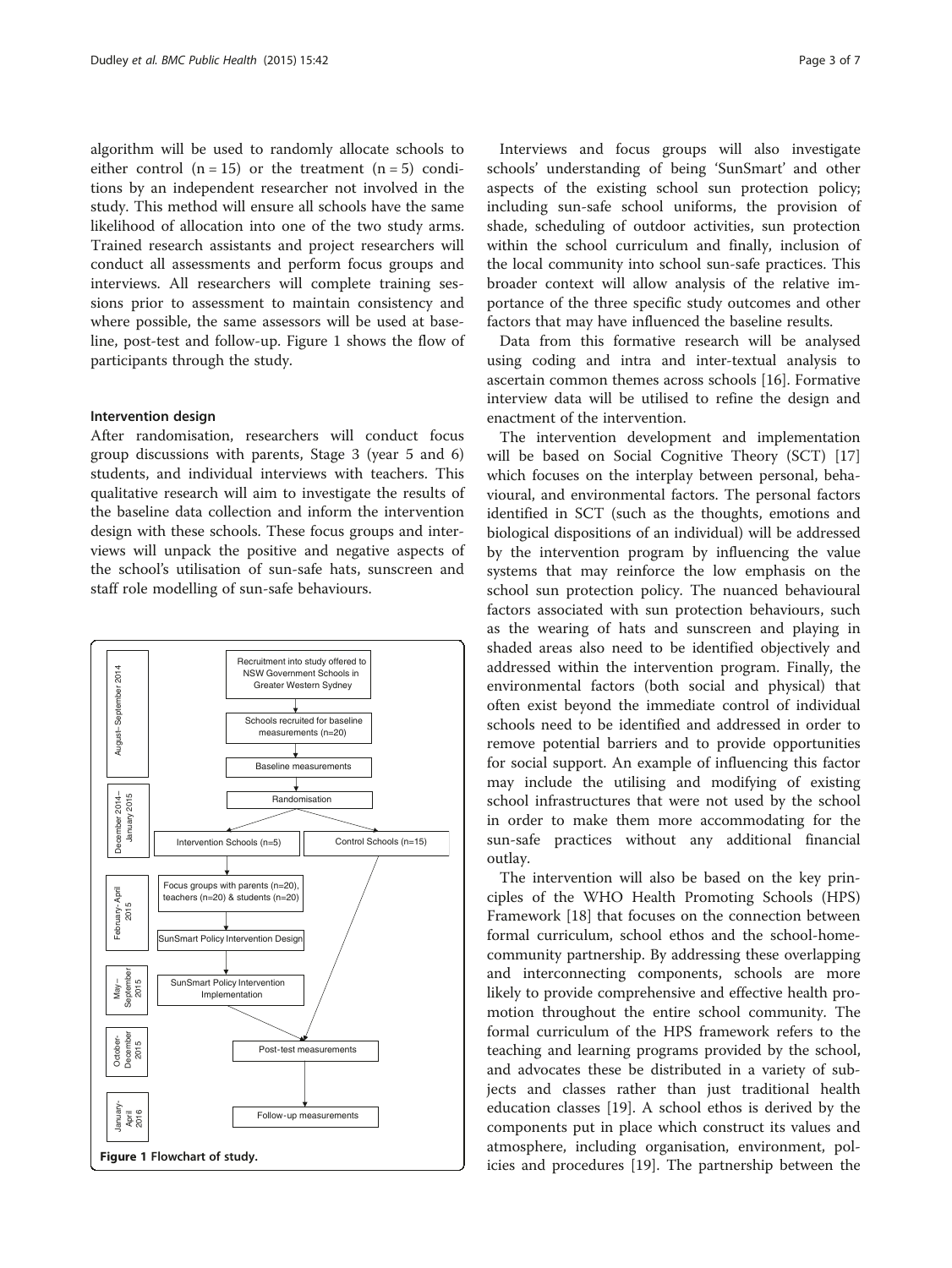school and local community is a vital component for school health promotion. By incorporating families and the community into the life of the school, a supportive learning and healthy environment can be established [[19](#page-5-0)].

In collaboration with CCNSW and each of the primary schools assigned to the intervention group, a policy driven intervention will be rolled out over the course of two school terms (June-December 2015). Post-test data will be collected during the latter half (October-December 2015) of the intervention implementation with follow-up data collected after the schools return from summer break between January and April 2016.

#### **Outcomes**

Evaluation of the SunSmart Policy Intervention will involve a variety of instruments to report on sun protection behaviours that occur in primary schools. Trained research assistants who will be blind to the control or intervention allocation of the schools will conduct all assessments. All sun protection behaviour practices will be measured at baseline, post-test (12 months), and follow-up (15 months).

# Wearing of headwear and prevailing environmental conditions

The primary outcome will be children's wearing of a sun protective headwear during break periods of the school day (i.e. recess and lunch). Currently no direct observation instruments to record sun-safe behaviours of children in school settings exist. However several direct observation tools of physical activity do exist, and one of these will be adapted to capture sun-safe behaviour data in children. The System for Observing Play and Recreation in Communities (SOPARC) is based on momentary time sampling techniques in which systematic and periodic scans of individuals and contextual factors within predetermined target areas are made [\[20\]](#page-5-0). iPad tablets (Apple Inc, USA) installed with the iSOPARC Application Version 1.75 (CIAFEL, Portugal: [http://ciafel.](http://ciafel.fade.up.pt) [fade.up.pt\)](http://ciafel.fade.up.pt) will be used to provide an objective measure of the wearing of hats by children during recess and lunch.

During a scan each subject is electronically coded and identified by; sex (male or female), intensity of activity (Sedentary, Walking, or Very Active), and whether they are a Child, Teen, Adult or Senior. For this study, given all the subjects will be children, the third battery of coding (Child, Teen, Adult or Senior) will be changed to detect whether the student is Unprotected (no hat), Partially-Protected (wearing a baseball cap), Fully-Protected (wearing a 360 degree brim; broad-brimmed or bucket hat) or Fully-Protected (wearing a peak cap with back flap; legionnaire hat).

Separate scans are made for females and males, and simultaneous entries are also made for time of day,

temperature, UV radiation level, area accessibility, area usability and presence of supervision. Each observation is conducted twice during the recess and lunch breaks for both females and males. This results in each school having 24 observations conducted at each data collection period (i.e. baseline, post-test and follow-up).

Direct observations will be made in designated Target Areas that represent all standard locations likely to provide opportunities for students to have sun exposure during their recess and lunch periods (e.g. play equipment or outdoor sporting fields/courts). These Target Areas (one shaded and one non-shaded) will be predetermined and identified for observations prior to baseline assessments. A map will be provided to identify Target Areas and a standard observation order established for each school. Additional Target Areas may be added by observers on site and then documented.

During occasions of high student density, Target Areas will be subdivided into smaller Scan Spaces so that accurate measures can be obtained. Observers will use standard court or field markings to determine appropriate Scan Spaces within each Target Area. Data from these smaller spaces will be summed to provide an overall measure for each Target Area. A decision to subdivide a Target Area depends upon the (1) number of students in the area and (2) the type of student activity.

Additional data recorded prior to the direct observation scans includes;

1. Temperature and UV level at the start and end of the observation period; 2. Whether the observation was made at recess or lunch; 3. Start and finish times of recess and lunch; and 4. The condition of the target area. This is coded as follows:

A = Area is accessible (e.g. not locked or rented to others).

 $U =$  Area is usable for activity (e.g. is not excessively wet or windy).

SS = Area is supervised by designated school personnel who are role modelling sun safe behaviour (e.g. wearing a broad brimmed hat, wearing a shirt with a collar and minimum short sleeves, sunglasses, using shade).

SN = Area is supervised by designated school personnel who are not role modelling sun safe behaviour.

 $O =$  Organised physical activity (i.e. scheduled, with leadership by school personnel apparent) is occurring in the area (e.g. intramurals, interscholastic practices, fitness stations).

 $E =$  Equipment provided by the school or other agency is present (e.g. balls, jump ropes). This will not be coded as present if the only equipment is permanent (e.g. basketball hoops).

 $C =$  Covered area (e.g. the activity is taking place in an area where at least 50% of the target area is covered with shade provided by a permanent or natural feature such as shade cloth or tree foliage).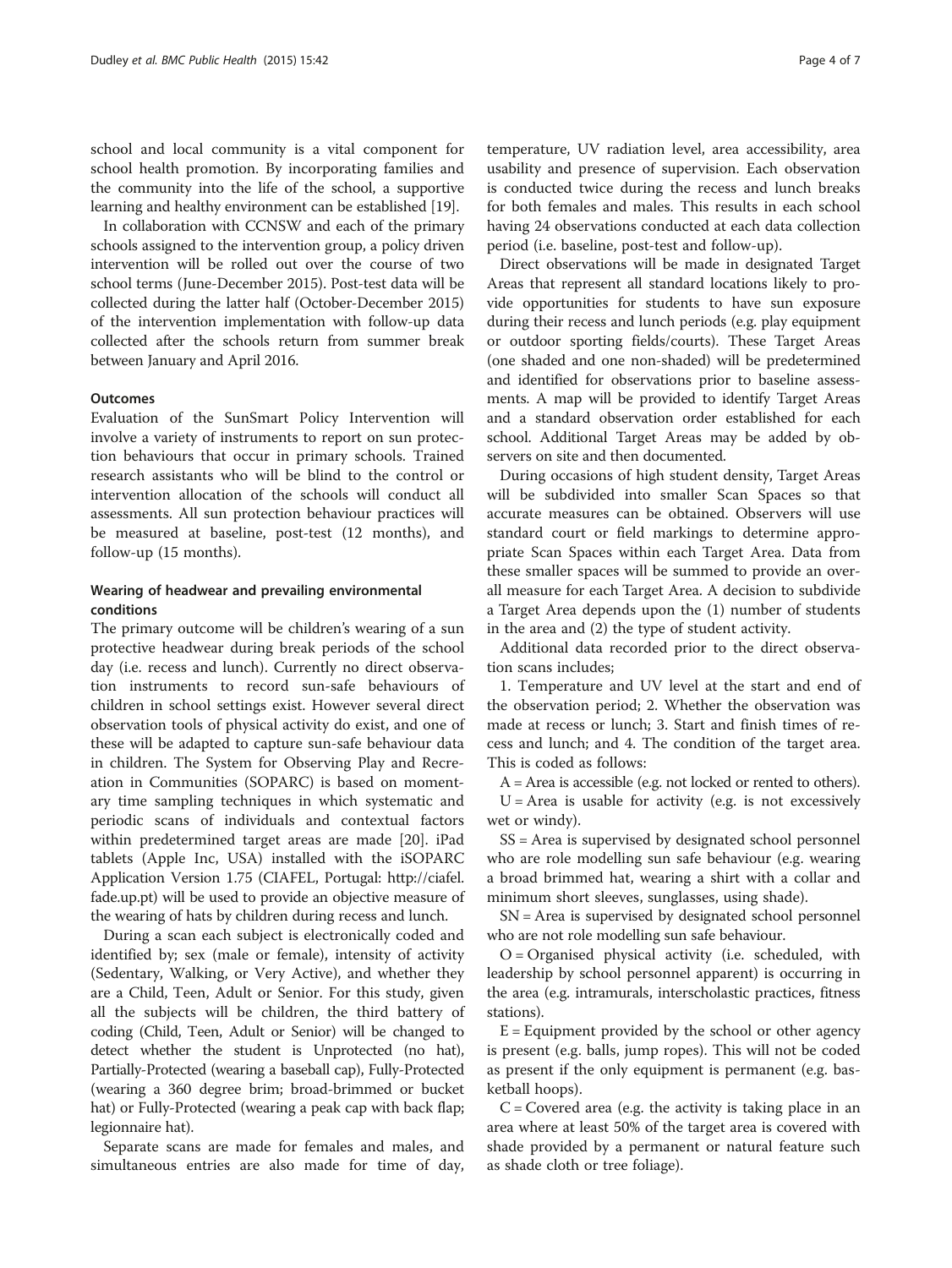Researchers will record whether the teacher supervising activities in the Target Area is role-modelling sun protective behaviour. An observation note will be added to the final iSOPARC data on whether the teacher is wearing a) a hat (broad brimmed or baseball cap), b) sunglasses or other appropriate eye protection (i.e. transition lensed optical glasses, and c) a sleeved shirt and collar.

# Wearing of sunscreen

The secondary outcome will be children's wearing of sunscreen during the school day. Currently no direct observation instruments to record the wearing of sunscreen exist. As a proxy measure of children wearing sunscreen, Grade 6 classes in control and intervention schools will be provided with one-litre containers of sunscreen for each class free of charge. Sunscreen will delivered to, and be collected from schools on the same day in order to ensure the period of use is the same in all schools; 50 days (10 school weeks) per interval. Each of the containers will their have branding removed but maintain their active ingredient information as required by the Therapeutic Goods Administration (TGA) [\[21](#page-6-0)]. A laminated instruction card will be attached to each bottle requesting classroom teachers to use the sunscreen as they normally would with their students.

The consumption of sunscreen from these containers will be recorded at the conclusion of the baseline, posttest and follow-up phases and will be replaced with full containers when they reach approximately 100 mL of sunscreen or less remaining.

In order to determine sunscreen consumption, 20 similar pump packs of sunscreen will be weighed to record an average starting weight for comparison. Consumption will then be analysed at the end of each data collection phase by comparing the net weight loss each pump pack of sunscreen issued to each school and the student number enrolled in Grade 6 classes who were issued the sunscreen.

#### Statistical methods

Statistical analysis of the primary and secondary outcomes will be conducted with linear mixed models using SPSS statistics version 20 (IBM SPSS Statistics, 2012) and alpha levels will be set at  $p > 0.05$ .

The models will be used to assess the impact of treatment (SunSmart Policy Intervention or Control), time (baseline, post-test and follow-up) and the group-bytime interaction, these three terms forming the base model. The models will be specified to adjust for the clustered nature of the data and will include all randomised participants in the analysis. Mixed models are robust to the biases of missing data and provide appropriate balance of Type 1 and Type 2 errors [[22](#page-6-0)]. Mixed

model analyses are consistent with the intention-to-treat principle, assuming the data are missing at random [\[23](#page-6-0)]. Sex, temperature/UV, time of day, type of period (recess or lunch) and conditions of target area (as previously outlined) will be included as covariates in the models.

#### Qualitative methods

The focus groups and interviews of Stage 3 students, parents and teachers will be used for the intervention design and will be digitally recorded with the participants' consent and transcribed verbatim into a Microsoft Word document. Two computer programs (NVIVO 10 and Leximancer) will be used to assist with the organisational aspects of data analysis. Analysis will be conducted by members of the research team using a standard general inductive approach to qualitative analysis with NVIVO 10 and a specialised method of transforming lexical co-occurrence information from natural language into semantic patterns for qualitative analysis with Leximancer. The algorithms used by Leximancer are statistical, but they employ nonlinear dynamics and machine learning methods and have been validated, deemed stable, and reproducible [[24](#page-6-0)].

# **Discussion**

The primary aim of this study is to evaluate the impact of a SunSmart policy intervention on children's daily school sun protection behaviours. The study will use a novel evaluation strategy that directly observes the behaviour of children and teachers in their natural school environments. Researchers will also monitor sunscreen consumption over a ten-week time period in Grade 6 students during three summer intervals.

Previous school-based health promotion intervention studies have highlighted the importance of teacher and parental behaviour on health related intervention outcomes in primary school children [\[25\]](#page-6-0). A critical aspect of this study is that teachers, parents and the students themselves will be involved in the intervention design phase. Teacher, student and community ownership of intervention design has been identified in previous studies as a desirable factor to improve the effects of school-based interventions [[26\]](#page-6-0). This ownership of the program has the potential to lead to greater sustainability of increased sun protection practices and enable teachers to integrate effective sun protection policies into the school day.

A clear strength of this study is the rigorous evaluation process including quantitative and qualitative measures to explore program feasibility and potential efficacy. The empirically robust design with baseline, post-test and follow-up measures will help examine the views of participants (teachers, parents and students), and help distinguish between an intervention that is poorly designed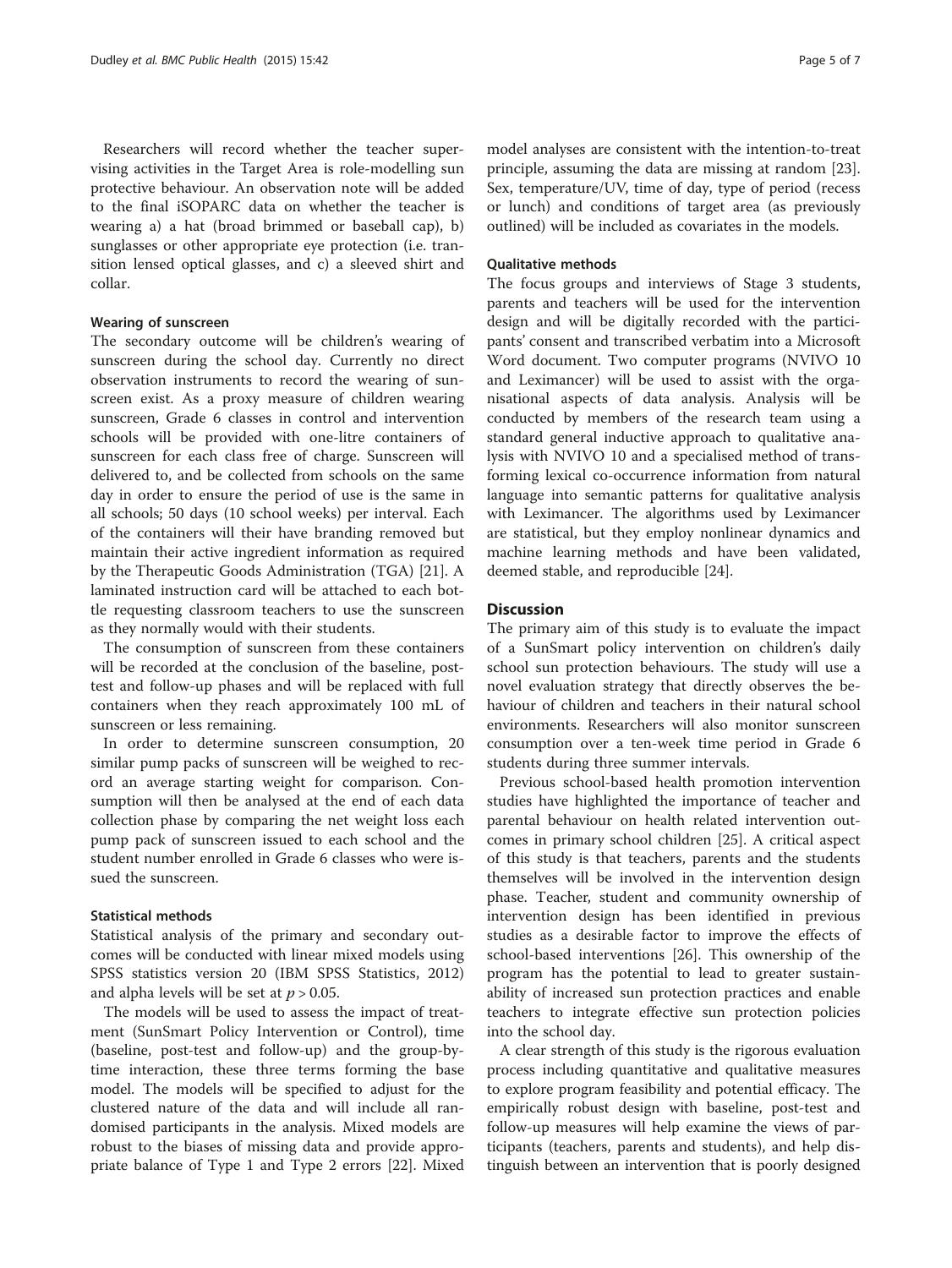<span id="page-5-0"></span>and one that may be poorly delivered [[27](#page-6-0)]. We consider this a necessity in this study due to the multi-site delivery.

To our knowledge, no previous interventions have reported the effects of a policy-based intervention on sun protection behaviour outcomes using direct observation measures. Significantly, our study will be capable of collecting a host of covariates on the sun safety behaviour of primary school children namely daily temperature, period of UV exposure during recess and lunch periods, size of play area, nature of play children undertake and teacher role-modelling behaviour.

An additional study strength is the use of an objective measure of behaviour. Direct observation has a number of advantages over other possible measurement tools [[28\]](#page-6-0). First, it is an objective method that provides contextually rich data to identify other factors related to sun protection behaviours (e.g., physical and social factors). Second, it can provide information on the type of hats being worn by children. The main disadvantage of direct observation is the time-intensive nature of observer training and data coding. The use of a direct observation instrument like iSOPARC is advantageous when working with children because unlike self-report measures of behaviour, they help eliminate language and literacy difficulties, recall bias and social desirability bias [[29](#page-6-0)]. As research assistants will be blind to the randomisation of schools there is little to no chance of any bias impacting on the observations.

The findings of study will provide valuable information for other research groups looking for evidence based research on sun protection behaviours of primary school students in NSW. School-based sun behaviour interventions are infrequent, and seldom published in peerreviewed journals. This study has the potential to change school policy and practice in relation to sun safety integration and enhance a range of key health promoting behaviours in schools.

#### Abbreviations

NSW: New South Wales; UV: Ultraviolet; WHO: World Health Organization; NSWDEC: New South Wales Department of Education and Communities; CCNSW: Cancer Council NSW; SERAP: State Education Research Approvals Process; ACTRN: Australian and New Zealand Clinical Trials Registry Number; CONSORT: Consolidation Standards of Reporting Trials; SCT: Social Cognitive Theory; HPS: Health Promoting Schools; SOPARC: System for Observing Play and Recreation in Communities; TGA: Therapeutic Goods Administration; SPSS: Statistical Package for the Social Sciences.

#### Competing interests

This study is funded by CCNSW and the NSW Cancer Institute. JM and KJ are employees of CCNSW. The other authors (DD, MW, BW, WC) have no competing interests to declare.

#### Authors' contributions

DD, MW, WC and BW obtained funding for the research. All authors contributed to developing the protocols and reviewing, editing and approving the final version of the paper. DD is the guarantor and accepts

full responsibility for the conduct of the study. All authors have read and approved the final manuscript.

#### Acknowledgements

This project is supported by Cancer Council NSW and the NSW Cancer Institute's Evidence to Practice Grant.

#### Author details

1 Faculty of Human Sciences/School of Education, Macquarie University, North Ryde 2109, Australia. <sup>2</sup>School of Teacher Education, Charles Sturt University, Panorama Ave, Bathurst 2795, Australia. <sup>3</sup> Faculty of Education and Social Work, The University of Sydney, Sydney 2006, Australia. <sup>4</sup>Skin Cancer Prevention Unit, Cancer Council New South Wales, Dowling St, Woolloomooloo 2011, Australia.

#### Received: 22 November 2014 Accepted: 7 January 2015 Published online: 31 January 2015

#### References

- 1. Fransen M, Karahalios E, Sharma M, English DR, Giles GG, Sinclair R. Non-melanoma skin cancer in Australia. Med J Austr. 2012;197(10):565–8.
- 2. Armstrong BK. How sun exposure causes skin cancer: An epidemiological perspective. In: Hill D, Elwood M, English D, editors. Prevention of skin cancer. The Netherlands: Kluwer Academic Publishers; 2004. p. pp. 89–116.
- 3. Armstrong BK, Kricker A. How much melanoma is caused by sun exposure? Melanoma Res. 1993;3(6):395–401.
- 4. World Health Organization. INTERSUN: the global UV project: a guide and compendium. Geneva: WHO; 2003.
- 5. New South Wales Department of Education and Communities. Sun safety. 2013: Retrieved 11th April, 2014 from [http://www.schools.nsw.edu.au/](http://www.schools.nsw.edu.au/studentsupport/studenthealth/sun-safety/index.php) [studentsupport/studenthealth/sun-safety/index.php.](http://www.schools.nsw.edu.au/studentsupport/studenthealth/sun-safety/index.php)
- 6. World Health Organization. Sun protection and schools (Vol. 55). Geneva: WHO; 1993.
- 7. Sharplin G, Roth F. Sun protection policy and practice in NSW primary schools: evaluation of national SunSmart schools program in NSW from 2005 to 2011. Cancer Council SA: Adelaide; 2012.
- 8. Sharplin G, Smith A, Roth F. The national survey of Australian primary schools' sun protection policy and practices: Evaluating the national SunSmart schools program. Cancer Council SA: Adelaide; 2013.
- 9. Giles P, Roy CR, Javorniczky J, Henderson S, Lemus-Deschamps L, Driscoll C. Global solar UV Index: Australian measurements, forecasts and comparison with the UK. Photochem Photobio. 2004;79(1):32–9.
- 10. Reeder AI, Jopson JA, Gray A. Primary school sun protection policies and practices 4 years after baseline—a follow-up study. Hlth Edu Res. 2012;27(5):844–56.
- 11. Lynagh M, Knight J, Schofield MJ, Paras L. Lessons learned from the Hunter region health promoting schools project in New South Wales, Australia. J Sch Hlth. 1999;69(6):227–32.
- 12. Townsend JS, Pinkerton B, McKenna SA, Higgins SM, Tai E, Steele B, et al. Targeting children through school-based education and policy strategies: comprehensive cancer control activities in melanoma prevention. J Am Ac Derm. 2011;65(5 Suppl 1):104–13.
- 13. Cancer Council New South Wales. SunSmart program for primary schools. Retrieved 11th April, 2014, from [http://www.sunsmartnsw.com.au/Default.aspx.](http://www.sunsmartnsw.com.au/Default.aspx)
- 14. Turner D, Harrison SL, Buettner P, Nowak M. School sun-protection policies does being SunSmart make a difference? Hlth Edu Res. 2014;29(3):367–77.
- 15. Moher D, Hopewell S, Schulz KF, Montori V, Gotzsche PC, Devereaux PJ, et al. CONSORT 2010 Explanation and Elaboration: updated guidelines for reporting parallel group randomised trials. BMJ. 2010;340:698–702.
- 16. Maykut P, Morehouse R. Beginning qualitative research: a philosophic and practical guide. London: Falmer Press; 1994.
- 17. Bandura A. Social foundations of thought and action: a social cognitive theory. Englewood Cliffs: Prentice-Hall; 1986.
- 18. World Health Organization. WHO Expert Committee on Comprehensive School Health Education and Promotion. Geneva: WHO; 1995.
- 19. New South Wales Department of School Education. Towards a Health Promoting School. Sydney: NSW Government; 1996.
- 20. McKenzie TL, Cohen DA. SOPARC (System for Observing Play and Recreation in Communities): Description and Procedures Manual. 2006: Retrieved 11<sup>th</sup> April, 2014 from [http://activelivingresearch.org/sites/default/](http://activelivingresearch.org/sites/default/files/SOPARC_Protocols.pdf) [files/SOPARC\\_Protocols.pdf.](http://activelivingresearch.org/sites/default/files/SOPARC_Protocols.pdf)